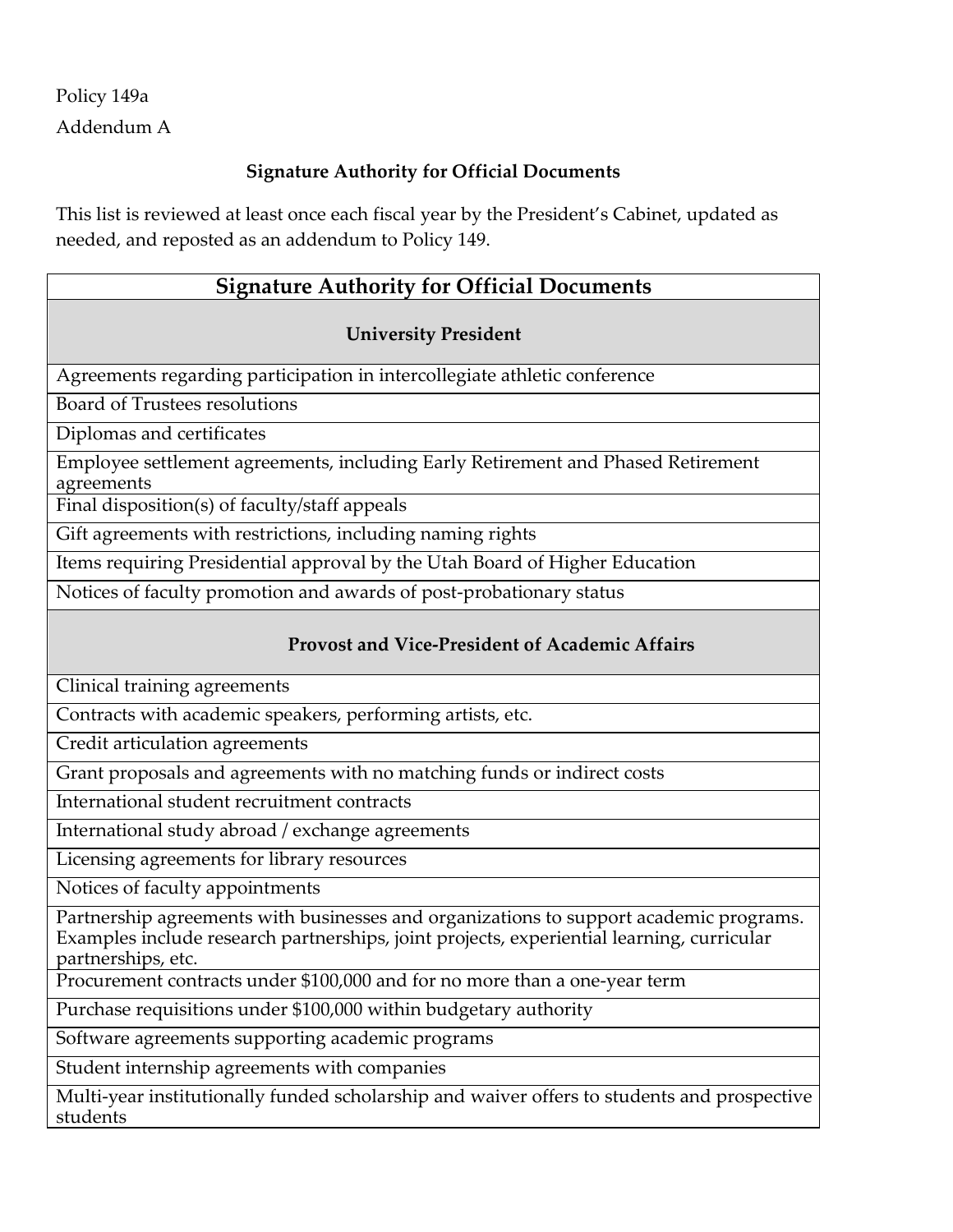Contracts / agreements for scholarship, loan, and employment aid programs

Official Documents concerning art collection and gallery (exhibits, loans, etc.)

#### **Vice-President of Administrative Affairs**

Agreements with governmental auditing entities

All contracts with payment terms greater than one year

Banking and financial services agreements

Benefit agreements with external entities

Capital leases

Construction / remodeling contracts \$50,000 and over

Contracts for performing artists outside Academic Affairs and Student Affairs

Debt financing documents

Food services and vending contracts

Campus-wide sponsorship agreements (pouring-rights, etc.)

Grant proposals and agreements with matching funds and indirect costs

Intellectual property (copyright and patent) agreements involving institutional rights

Non-employee Settlement Agreements

Procurement contracts \$100,000 and over (all)

Professional service agreements

Public telecommunication permits and licenses

Purchase requisitions over \$100,000 (all)

Purchase requisitions under \$100,000 within budgetary authority

Real property and real estate rental agreements (including rentals other than Alumni) House)

Software licensing contracts / agreements over \$50,000

Sole source contracts

Special contracts with benefit providers, including insurance

Technology licensing contracts / agreements

Telecommunication and network contracts / agreements over \$50,000

Trademark licensing

Waivers of bidding

# **Vice-President of University Advancement**

Grant proposals and agreements without matching funds or indirect costs

Procurement contracts under \$100,000 and for no more than a one-year term

Purchase requisitions under \$100,000 within budgetary authority

Rental contracts for the Alumni House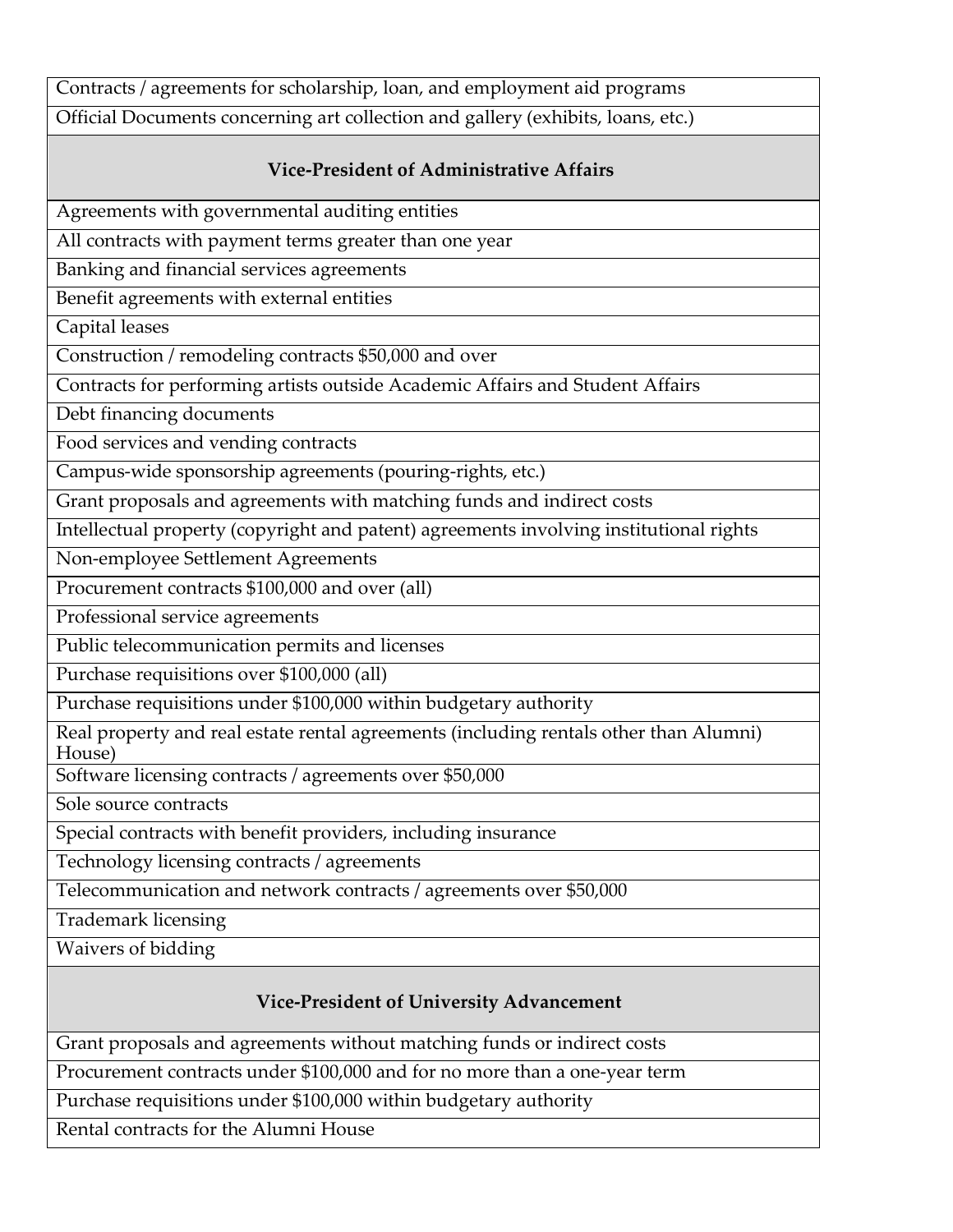Scholarship, loan, and financial aid agreements with outside entities

Trust, annuity, and bequest contracts

University Foundation agreements

Unrestricted gift and pledge agreements

#### **Vice-President of Student Affairs**

Contracts for Student Affairs-sponsored speakers and performing artists

Grant proposals and agreements with no matching funds or indirect costs

Procurement contracts under \$100,000 and for no more than a one-year term

Purchase requisitions under \$100,000 within budgetary authority

### **Vice President of Marketing and Communication**

Marketing and Communication-related procurement contracts under \$100,000 and for no more than a one-year term

Purchase requisitions under \$100,000 within the budgetary authority

Mass media agreements (other than Intercollegiate Athletics)

### **Director of Intercollegiate Athletics**

Athletics-related procurement contracts under \$100,000 and for no more than a one-year term

Purchase requisitions under \$100,000 within budgetary authority

Athletic scholarship agreements

Contracts/agreements related solely to athletic donations and/or athletic program and/or athletic venue sponsorships.

Intercollegiate Athletics broadcasting agreements

Athletic Head Coach contracts

# **Director of Purchasing**

Procurement contracts up to \$50,000, including multi-year terms

# **Assistant Vice President of Facilities Management**

Construction / remodeling contracts up to \$50,000, including multi-year terms

# **Chief Information Officer**

IT audits and consulting contracts / agreements up to \$50,000, including multi-year terms IT infrastructure contract / agreements up to \$50,000, including multi-year terms